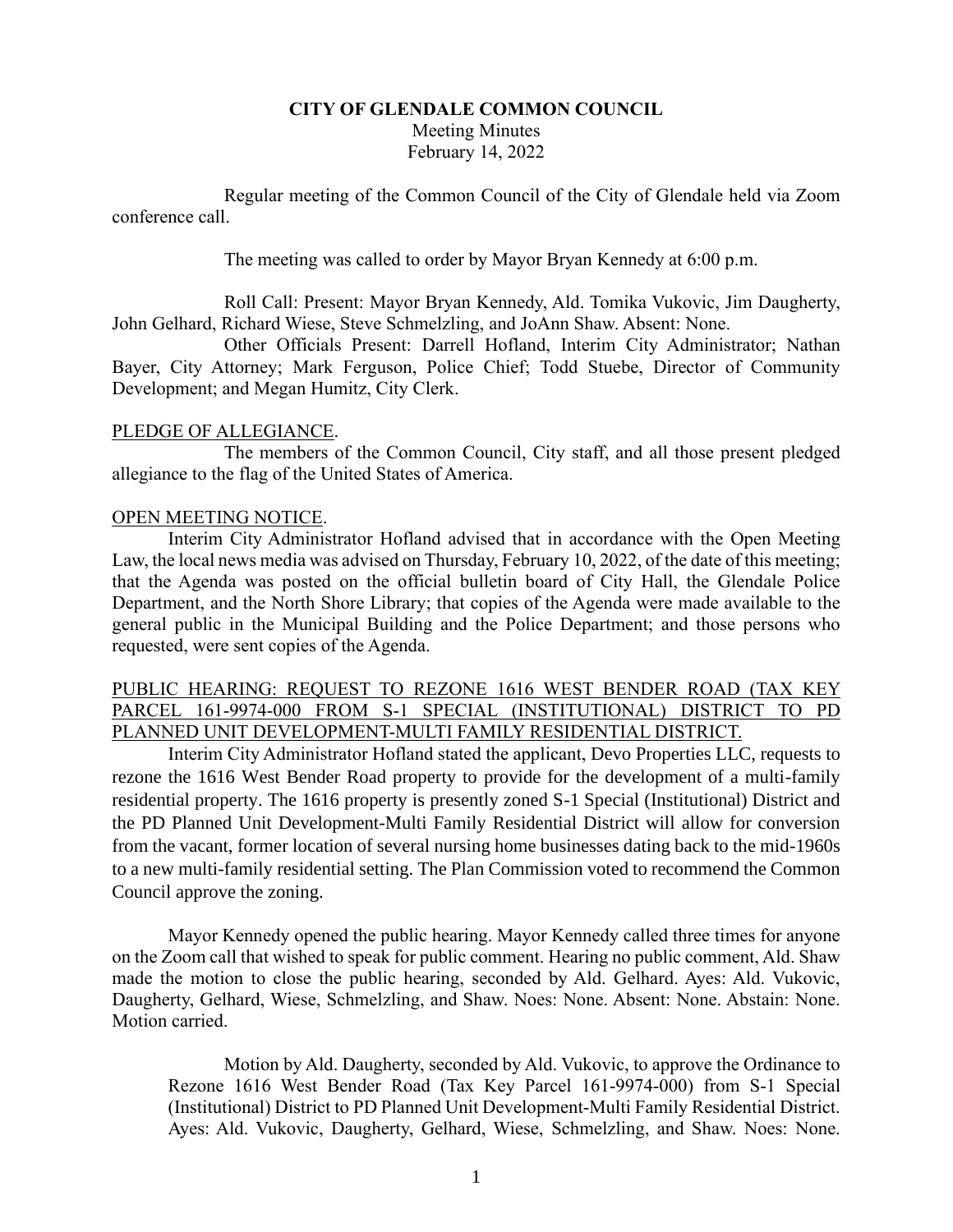Absent: None. Abstain: None. Motion carried.

#### PUBLIC COMMENT.

No public comment.

### PRESENTATION: BRIEF OVERVIEW OF THE 2022 REFERENDUM FOR NICOLET UNION HIGH SCHOOL.

Dr. Greg Kabara gave a presentation highlighting the 2022 Referendum for Nicolet Union High School. He stated a facility study was conducted, which included the athletic facilities. The intention of the referendum is to be able to address building conditions, safety and security, the learning environments both in and outside the building, and construction of necessary improvements. After an accumulation of research, this is the final step. The community has been surveyed twice and were more in favor of a renovation versus new construction but did come back with a reduced amount for the referendum which has adjusted the scope of the project and the priorities. The financial impact is a \$77.4 million project, which is approximately a \$111 maximum impact annually on \$100,000, or \$9.25 per month. This is the district's threshold for borrowing and can be used as a multiplier for higher valued properties. The biggest ask the district has of the Council, is to direct all questions to Dr. Kabara. There are numerous listening sessions scheduled both virtually and in-person, as well as the opportunity for tours of the school. The video production class is currently working on videos of the school to post online. There is a large amount of information available on the district website, including a QR code. The project is comprehensive and will entail light and heavy renovations, which are also detailed on the website, and indoor and outdoor construction. The intention of tonight's presentation is to ensure that the public is aware that information is readily available to the public.

Ald. Gelhard requested clarification regarding the \$111 per \$100,000. Dr. Kabara stated this is based on fair market value and is \$1.11 per thousand.

Ald. Schmelzling stated he had the opportunity to tour the school and appreciates the information that is available so far. He questioned if an FAQ will be made available, as it is likely that residents will come up with similar questions. Dr. Kabara stated the FAQ is currently being developed and will be available on the website as soon as possible.

Ald. Daugherty questioned what Nicolet spends per student versus the state average, as well as how the district was able to obtain a 3.5% interest rate. Dr. Kabara stated he does not have exact dollar amount readily available but is aware that Nicolet spends more than other most other schools in the state on its students. Regarding the interest rate, it was evaluated in late January, and was estimated both high and conservatively with the thought that it could increase. Nicolet has a AAA bond rating and is one of only three schools in the state with that rating. If interest rates change, the dollar limit will remain the same on the referendum.

Ald. Wiese questioned that Dr. Kabara's predecessors had made comments that sports project expenses were to be handled at no tax dollar expenses from residents and would instead be fundraised and it seems that has changed. Dr. Kabara stated this was unlikely to have ever been possible, as the property which belonged to Nicolet because of a land sale was through tax dollars and therefore was not and no cost to residents. The estimated sale of the land was \$10 million, but it sold for \$3.8 million. Since the scope of the project is greater, it would not be possible to complete the project without the referendum as discussed, but because of feedback from residents, the athletic portion was scaled back, and fundraising will continue to meet the idea of the project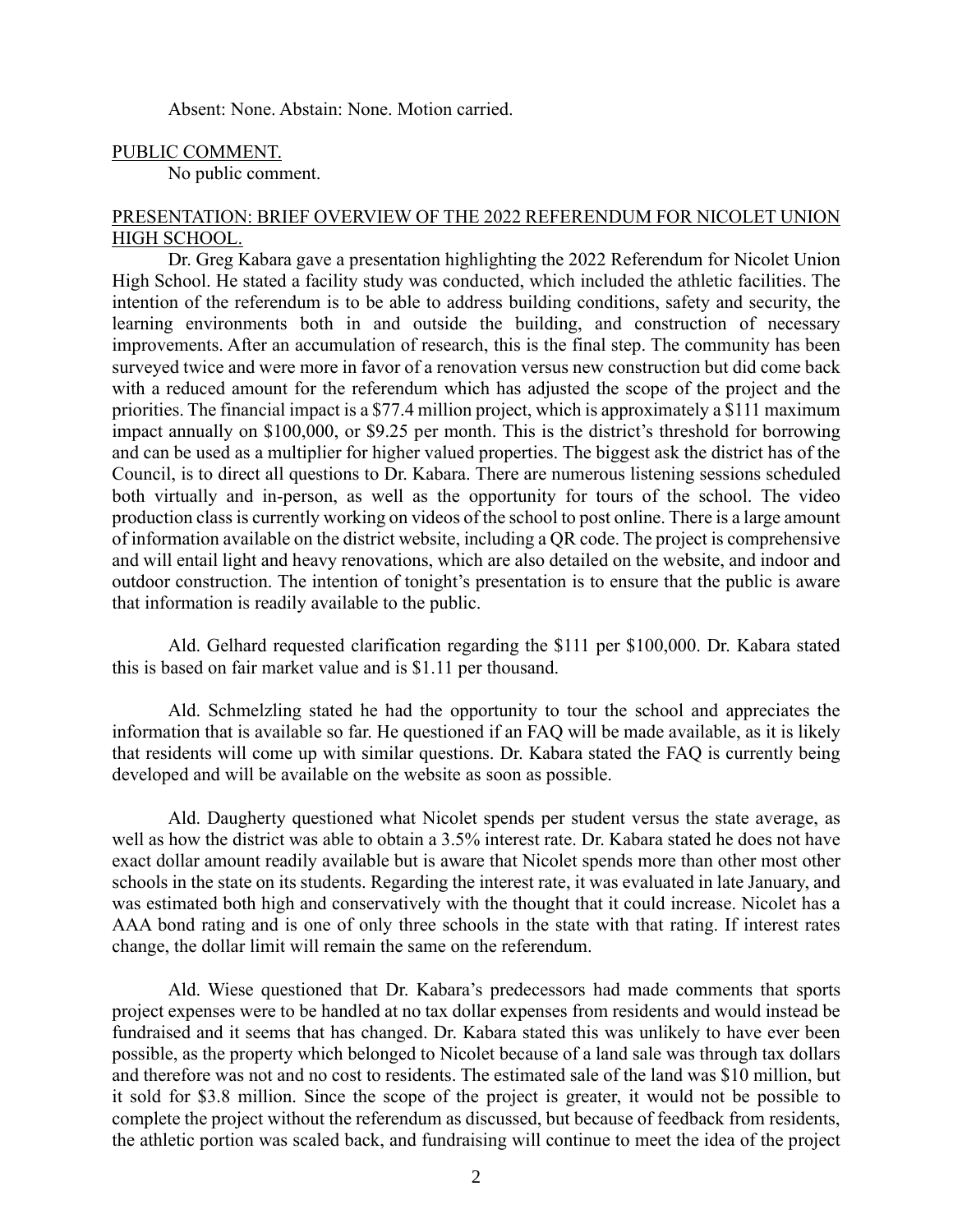that was originally planned.

Ald. Vukovic raised the question regarding how much of the total amount of the referendum is for school expenses and how much is for athletics. Dr. Kabara stated approximately \$9-10 million is for athletic, and the remainder is within the building. The breakdown of the expenses and cost totals will be included in the FAQ.

### CONSENT AGENDA.

I. File No.

Adoption of Minutes of Meeting held on January 24, 2022 and Approval of Accounts Payable.

Motion by Ald. Wiese, seconded by Ald. Vukovic, to adopt the minutes of the meeting held on January 24, 2022, and approve Accounts Payable. Ayes: Ald. Vukovic, Daugherty, Gelhard, Wiese, Schmelzling, and Shaw. Noes: None. Absent: None. Abstain: None. Motion carried.

#### NEW BUSINESS.

II. File No. CVMIC Law Enforcement Risk Mitigation Program Grant Opportunity

Chief Ferguson stated CVMIC has approved a Law Enforcement Risk Mitigation program allocating \$2,500 to each CVMIC law enforcement agency in 2022 for improving officer safety, training, aligning operations, and supporting officer well-being. CVMIC will reimburse the department for purchases in equipment and services approved by the program. Program funds cannot be used to offset wages, benefits, or any other form of compensation for services provided.

Motion by Ald. Daugherty, seconded by Ald. Shaw, to approve the the department to particpate in the CVMIC Law Enforcement Risk Mitigation program. Ayes: Ald. Vukovic, Daugherty, Gelhard, Wiese, Schmelzling, and Shaw. Noes: None. Absent: None. Abstain: None. Motion carried.

III. File No. Out of State Training Request – Basic School Resource Officer Certification

Chief Ferguson stated the Police Department's School Resource Officer resigned this January, an officer has been temporarily assigned to the position. The officer needs to receive their Basic SRO certification prior to the fall semester. School Resource Officer training is not offered in Wisconsin. Staff has researched the various SRO training opportunities and the training in Aurora Colorado is the most economical and will not disrupt current SRO activities during this school semester. The cost for this training will be out of the training budget and will not require additional funding. \$4,400 was budgeted in the training budget for a supervisor to attend the Northwestern University School of Staff and Command and we were unable to send the supervisor due to staffing shortages. Chief Ferguson requests that the funds allocated for the supervisor school be used for the SRO training.

Motion by Ald. Wiese, seconded by Ald. Schmelzling, to approve an officer to attend the Basic School Resource Officer training in Aurora Colorado July 2-7, 2022.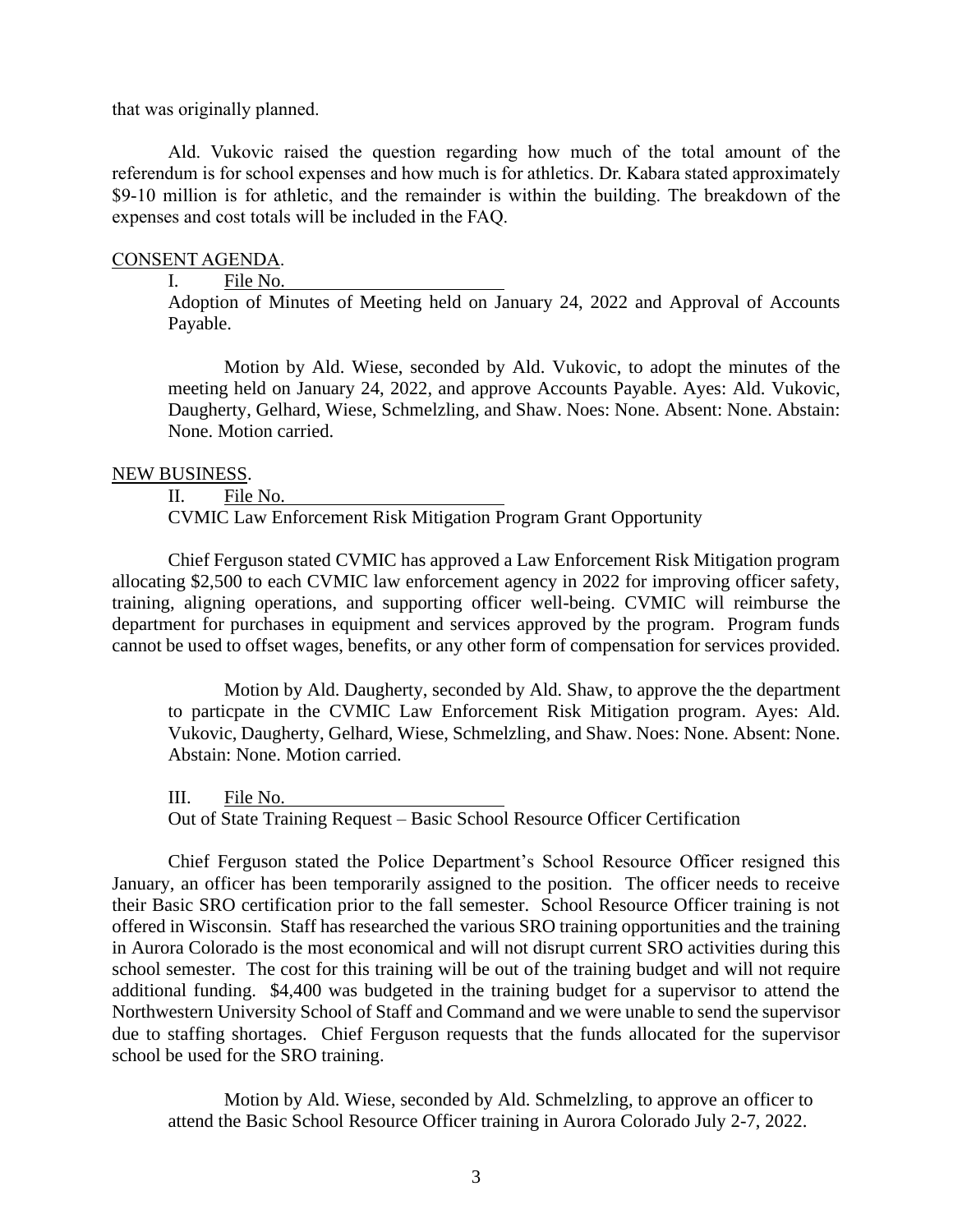Ayes: Ald. Vukovic, Daugherty, Gelhard, Wiese, and Schmelzling. Noes: Ald. Shaw. Absent: None. Abstain: None. Motion carried.

#### IV. File No.

Resolution Approving an Intermunicipal Agreement Authorizing the Connection of a Glendale Property to City of Milwaukee Sanitary Sewer Facilities and Services.

Mayor Kennedy stated the property (known as Glendale Yards) located at 4205 North Port Washington Road, City of Glendale, has obtained City redevelopment approval. While the City of Glendale has sanitary sewer services available on the east side of North Port Washington Road, the City of Milwaukee has existing sanitary sewer services to properties on the west side of North Port Washington Road. The Glendale Yard property is located on the west side of North Port Washington Road. The City of Milwaukee has indicated its willingness to provide sanitary sewer services to the property and its planned development.

Motion by Ald. Gelhard, seconded by Ald. Schmelzling, to approve the Resolution Approving an Intermunicipal Agreement Authorizing the Connection of a Glendale Property located at 4205 North Port Washington Road to City of Milwaukee Sanitary Sewer Facilities and Services.. Ayes: Ald. Vukovic, Daugherty, Gelhard, Wiese, and Schmelzling. Noes: Ald. Shaw. Absent: None. Abstain: None. Motion carried.

#### V. File No.

Resolution Approving an Intermunicipal Agreement Authorizing the Connection of a Glendale Property to City of Milwaukee Water, Sanitary Sewer, and Storm Drainage Facilities and Services.

Mayor Kennedy stated Outreach Community Health Center, Inc. owns the property at 210 West Capitol Drive, City of Milwaukee, near the far southern end of the City of Glendale. The property owner is proposing an addition to its existing building and portions of the addition lie within the City of Glendale. The Glendale portion of the property where the addition will be construction does not access to City of Glendale water, sanitary sewer or storm drainage facilities or services. The City of Milwaukee has indicated its willingness to provide these services to the building addition.

Motion by Ald. Gelhard, seconded by Ald. Schmelzling, to approve Resolution Approving an Intermunicipal Agreement Authorizing the Connection of a Glendale Property (Parcel No. 2421197001) located at 210 West Capitol Drive to City of Milwaukee Water, Sanitary Sewer, and Storm Drainage Facilities and Services. Ayes: Ald. Vukovic, Daugherty, Gelhard, Wiese, and Schmelzling. Noes: Ald. Shaw. Absent: None. Abstain: None. Motion carried.

#### COMMISSION, COMMITTEE, BOARD, AND STAFF REPORTS.

There were several updates from Council members, on the activities of the various Commissions, Committees and Boards on which they serve as a Member and Administrator update.

### CLOSED SESSION.

Motion by Ald. Gelhard, seconded by Ald. Daugherty, to convene in Closed Session per Wis. Stats.  $\S 19.85(1)(g)$  for conferring with legal counsel for the governmental body